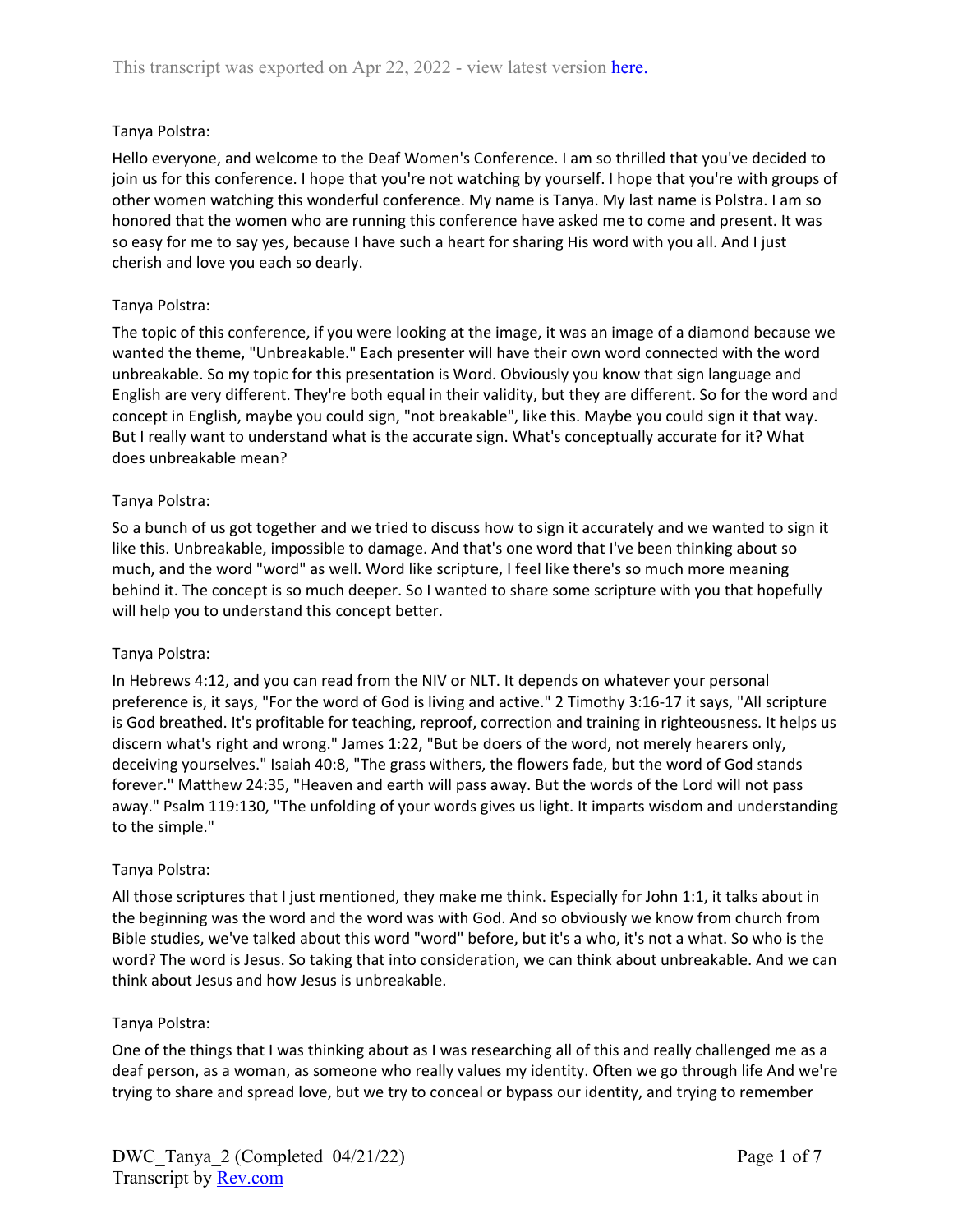that we are made in His image. So we're only here on earth temporarily. It's not like it just happened that we were deaf and that it was a mistake and that it's completely messed up and in heaven everything is going to be perfect and we're going to be normal and just like everyone else. Is that true?

### Tanya Polstra:

When you're reading the Bible is that really what's going to happen? God had a purpose in creating us in His image. That means that while we are here, we are to be in relationship with Him. We're to get to know who He is and what His purpose is from the beginning to end, what it looks like. We are to walk in clarity to be able to show others love. Our first goal here on earth is so simple. It's to be in relationship with Him to have a personal deep relationship with the Lord. That is our first goal, is to be in constant communion with Him, to feel His heartbeat, to feel His pulse and not to be disconnected from that. But to be close to His heart, close to His character. It's a personal relationship with the Lord.

### Tanya Polstra:

Our second goal and our way to live here on earth is to be in a relationship with other people. People. People. That's not a new concept or a new idea. That's been part of His character from the beginning, even from the Old Testament to the New Testament, it is so abundantly clear that we are to love the Lord our God with all of our heart, mind, and soul. That's first. Our second priority is to love other people, to love our neighbor, to show love, to teach, to encourage, to help others seek a relationship with Him and to connect to others. Not only to say, "Oh, I have my relationship with the Lord. You have yours. You just focus on yourself." That's not part of His plan and His purpose. His purpose is for us to love Him and then to be together in community and unity.

### Tanya Polstra:

So I want to ask you, as deaf women, we have experienced unity. We've seen this community come together in care and love. If someone's sick, we're saying "Sure, here, let me bring you a meal. Let me bring you soup. What can I give you? How can I love you?" It's giving resources. Have you experienced that? Or maybe you've experienced seeing someone who's sick. Maybe it's a mental health issue. Maybe it's depression. Maybe they have feelings inside their identity is lacking. They're just having trouble. Have you tried to say, "Hey, how can I support you? How can I help you find purpose for your life?" Or do you just say to your neighbor, "Oh, it's a mental health issue." How do you respond to that situation? Which way do you go?

### Tanya Polstra:

Or maybe you're looking at someone in need who's poor, who doesn't have enough to pay the bills, who's so worried that their insurance is going to be cut off, that their gas is going to be cut off. They don't have any money. And they're worried about how they're going to pay bills the next day. And they hope that can survive and get to work. If we know of that situation, what are we doing? Are we saying, "Sure, here, what do you need? How can I help you meet your needs? How can I pay your bills?" There's so many different situations, so many opportunities in life. And when it comes to His word, His unbreakable word, Jesus intended us to be His image bearers, so that we can show this belief that it's living and breathing and active. And we can show who He is.

### Tanya Polstra:

So I do want to address one story. It's in John 5:3-9. Let's go ahead and watch this story unfold.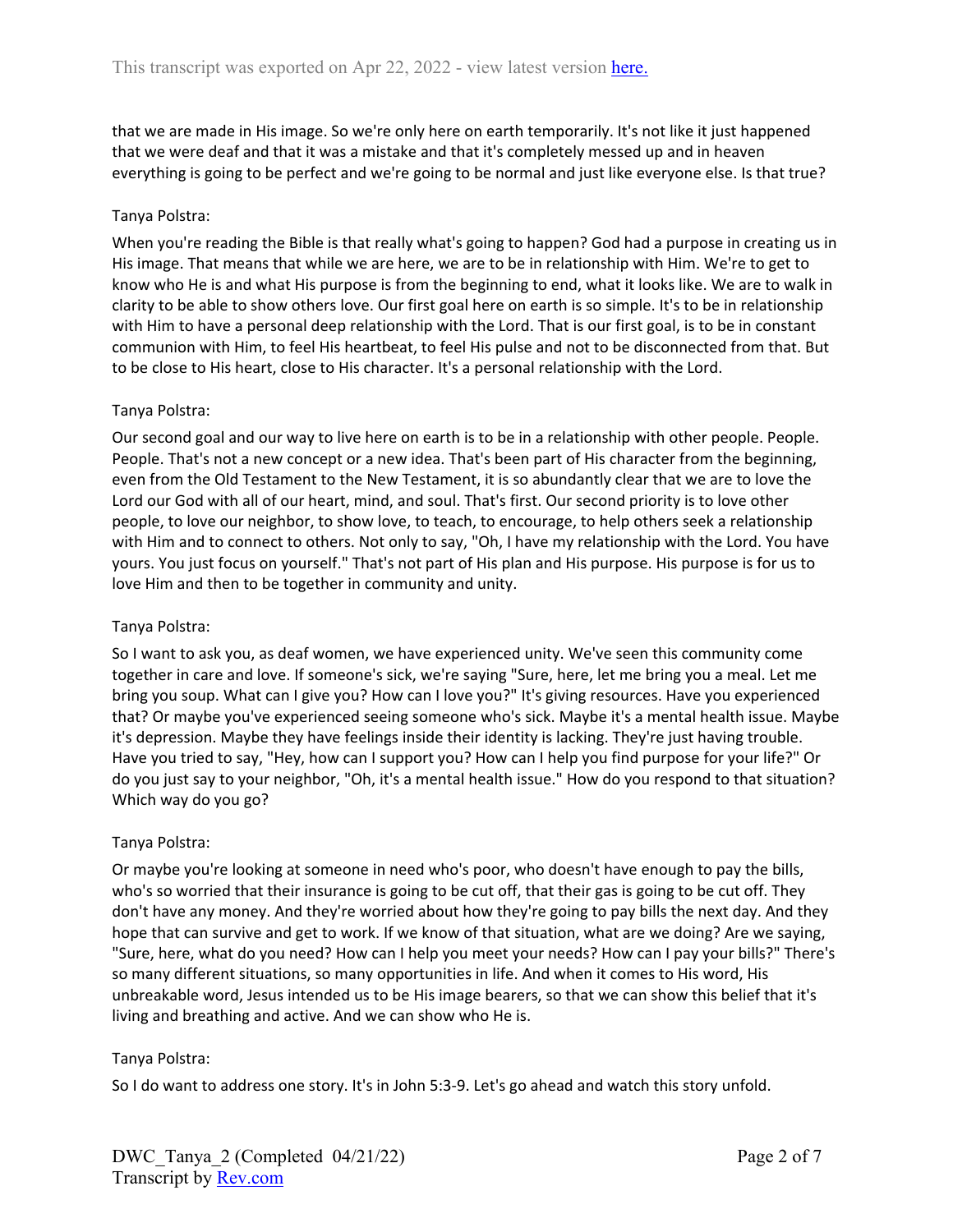## Tanya Polstra:

(silence)

### Tanya Polstra:

When you watch that story, I really want you to think about it. Jesus looked at this man who had been laying there who couldn't move for 38 years. 38 years. And he wasn't alone. There were other people there. There were so many other disabled people there that were watching and waiting just like him. He was near the water. And just for some cultural context here, when the water started to stir and move, it was like everyone had this hope of healing and they would jump in the water. So at that time, that was the tradition.

## Tanya Polstra:

So Jesus came and He saw this man and He didn't see his condition first. He saw his soul first. He went over to this man... And I want to back up for just a moment. For 38 years, where was this man? He was in a synagogue. And this wasn't a new concept. He had heard of Jesus before. It's not like he didn't know who this man was that was coming to ask him a question. He had heard of Jesus. Word had gotten out about Him. And if you look at the Bible story, typically how Jesus approaches people with disability, they already know of Him. They've heard of the miracles He's done. So there were teachers, but this disabled group of people were not allowed into the same area. They were considered unclean. And so the disabled people would be on the outskirts and would be allowed to listen to the teaching and the preaching that was happening of the word. So they'd be able to listen.

## Tanya Polstra:

So when Jesus comes over to this man, He asks him, "Do you want healing?" What's the man's response? His response is, "I'm stuck. I can't. I've tried crawling my way in. But I can't. Other people get there first." That's his response. He already knows Jesus has done so many miracles, but still his identity is tied to his own experience. He's not thinking of himself as an image bearer. In the Old Testament, you can remember that even Moses had this idea when he was going to the Pharaoh to get the Israelites out of Egypt, Moses kept begging the Lord, "I want to see your face." He kept asking for that. And God kept telling him, "You can't. You can't see my face. But I will walk in front of you." So it's the same concept with Moses begging and begging and begging to see God's face.

# Tanya Polstra:

Now this man for 38 years, he's there able to see God. He sees Jesus and still he hasn't connected with Him because of how society sees him, how society has told him that he's nothing. This man, his belief was, "I'm stuck. I'm stuck and I can't do anything." Jesus' response, is it, "Oh, it's okay. You can do it." Is it codling? No. He says, "Get up. Pick up your mat. Walk. I'm giving you the responsibility to do something." Jesus is not looking at his disability only. He's not focused on that. He's not focused on the condition. He's looking at this man saying, "Look, I made you. I am the master artist. I made you. I have so much planned to you. You have so much to offer the world. You have so much that you can do."

### Tanya Polstra:

Jesus is trying to say, "Get up and do it." He's not trying to say, "Oh, I've created you. You can do this, this, this, this." No, he's saying, "You, get up. Walk. I've given you gifts to offer the world." And typically on the Sabbath, you were not allowed to do any type of work on that day. But still people noticed what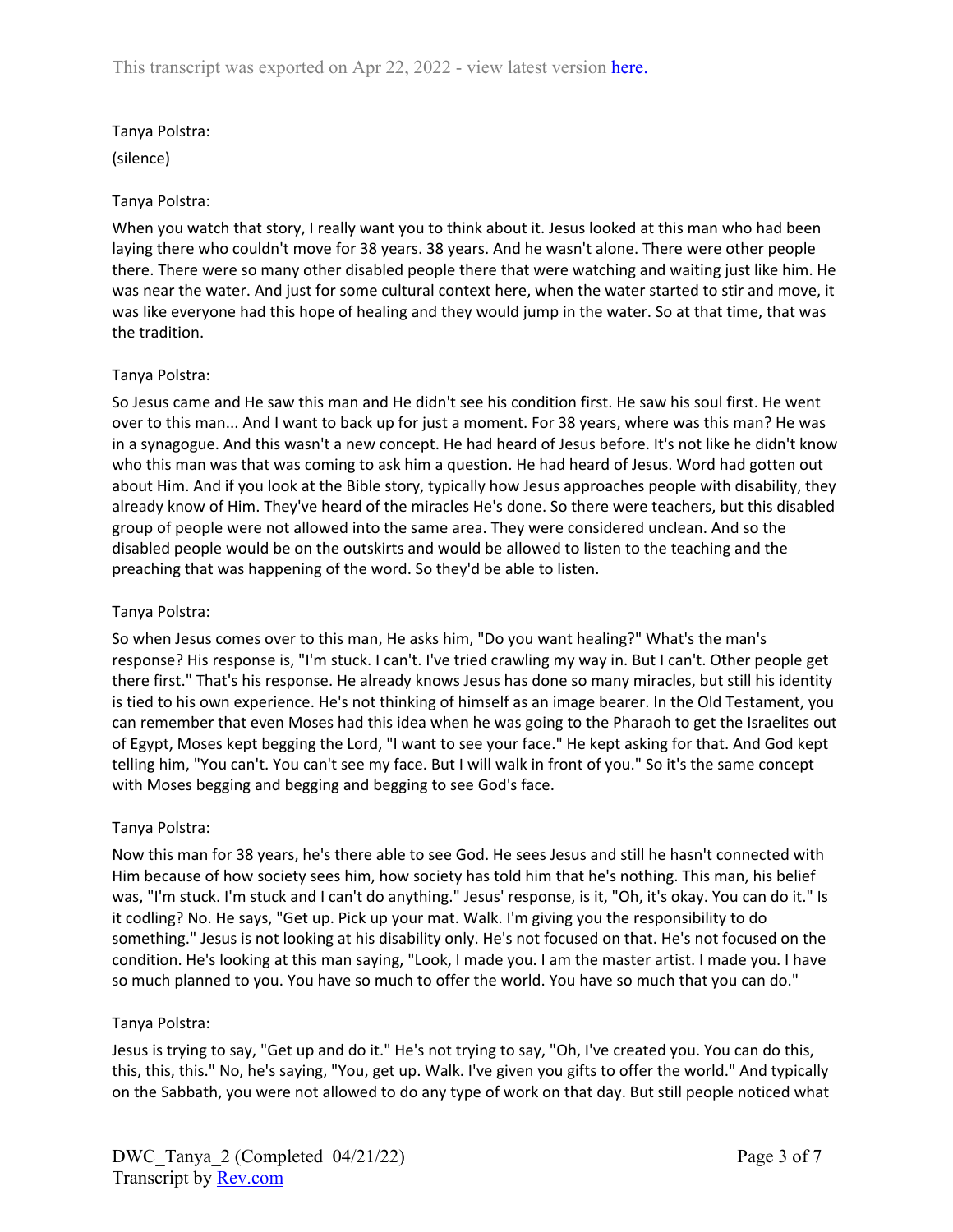Jesus did, that he had gotten up and he had walked, instead of saying, "Hey, what can this man share with us?" So I'm trying to explain how can this apply to us.Again, unbreakable, who Jesus is, that's part of His identity is unbreakable. So if we trust and we have a relationship with Him and a responsibility to learn from Him, we can love our sisters. We can see how they have of needs and try to come together as a community to show clearly how Jesus would respond, to have this connection and show others who He is through us.

# Tanya Polstra:

I have something else to show you. What do you see here? It's a quarter. When I look at this quarter, obviously I know what it's called, it's a quarter. And if I were to ask you, would you identify this quarter as heads? Or would you identify it as tails? Which would you say is the number one identity of this quarter? What's the key representation of a quarter, heads or tails? They're both equally important, right? Heads represents the quarter. Tails represents the quarter. Both of them are equally important. We can apply this same metaphor to who we are. We are made in His image. We are His image bearers. We're His daughters. The other side of the quarter, for example, heads, we are Christ's children. We are His daughters. We are representing Him to other people. We are following Jesus. It's in how we walk, how we talk, how we go about our daily activities.

# Tanya Polstra:

Now the tails side of the quarter, that's our deaf identity. He made us. He gave us what we can use to go out to the world and show who He is. We can show the world who He is through sign language, through our identity, through our life, through our thoughts and our feelings, how we act, how we sit, how we eat, how we breathe, how we use our voices. Everything has been given from God. There is no mistake in how He created us. Our identity has two sides. We are His. We're made in His image. We're His image bearers.

# Tanya Polstra:

So I do work as director of Silent Blessing Deaf Ministries, and I work with families of deaf and hard of hearing children ages 0 to 10. So about birth to fifth grade. And there's one other organization, Deaf Teen Quest, that focuses on teenagers, on middle school, high school, that age group. But my focus is on babies and little children. So I typically talk to parents. And a lot of times they've had a lot of negative influences and they think it's never the parent's choice... I mean, it's never the parent's choice for their children to be deaf.

# Tanya Polstra:

Typically, if a mom has a daughter... In this specific situation she was four years old. The first time she held her daughter, of course, she had some grief. She had had this image of her child's life and it was blown to pieces. She was thinking, "What can a deaf person's life look like? Can there be success? Are there other deaf people out there?" All these questions would be buzzing through her head of she has thing to compare it to. She has no idea of what a deaf person's life looks like. And so of course, she's going to go through feelings of, "What do I do? There's so many questions."

# Tanya Polstra:

So in this situation, her daughter was four and she had questions. And she thought that speaking and hearing were very important. They were the top priority. So in this ministry, she decided to contact us. And she said, "Yes, I'm a believer. I follow Christ. But for my daughter, she's deaf. And I just don't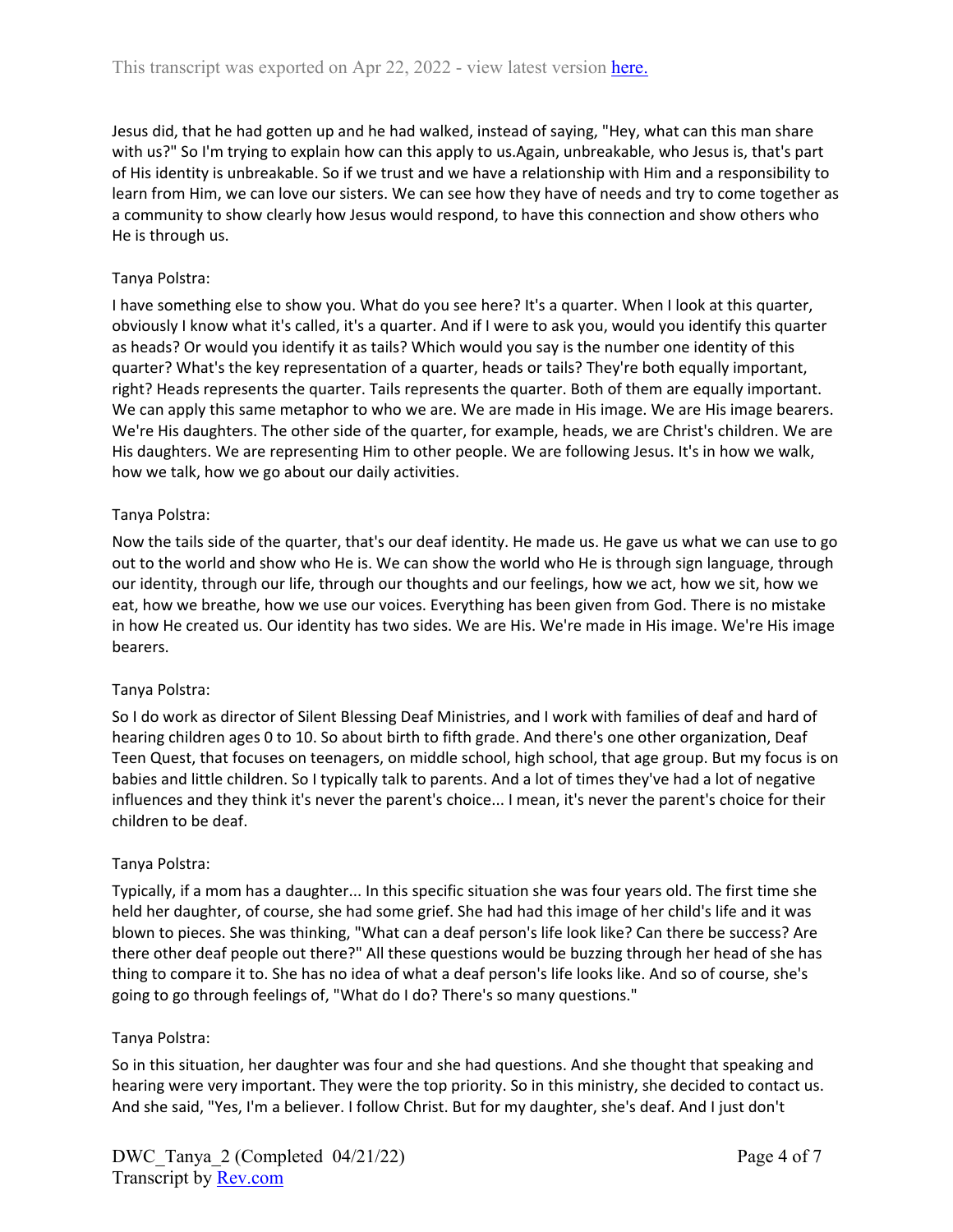know..." She started sharing her emotions and she started sharing her thoughts and her overwhelmed feeling of just saying, "It doesn't make sense. I don't know what to do." And she wanted more answers. She wanted the truth. So I sat there and just listened to her for a while, and listened to her walk through her feelings. And I tried to tell her, "We have so many resources. There's sign language. There's so many options."

### Tanya Polstra:

And it was like talking to a wall. She couldn't understand. She kept thinking that if she went the route of sign language, her daughter would be delayed. And so she had already made this decision and it was like I couldn't tell her anything. It wouldn't go through. And she hadn't really met a deaf adult before. She hadn't been able to see what a successful story looks like. And she couldn't understand what her daughter could grow up to be as a deaf individual. And I tried to tell her, "I understand. I'm a mother, too. I have children." So I decided to go another route. I said, "Would you mind taking a break for 30 minutes? I'm going to go to the store and come back." She said, "Okay."

## Tanya Polstra:

So I went to the store, I collected a few different types of pop and I brought them back. And I sat down in front of her and I said, "Okay, so if you go to, for example, a state fair or a bazar, or any type of event like that, if you decide that you're thirsty or hungry, where do you go?" And she said, "Oh, I would go to the different tables that they have set up in the booths. I said, "Sure. You know that they're selling food and drink. You know what that looks like. Okay. So if you go and you find a table and they only have four types of soda, they have four types of pop. They have Sprite, they have Coke, they have Pepsi and they have Dr. Pepper. That's it, just four. If you look at those four, you would say, 'Oh, I already know that there are so many more options out there. There's so many options of pop.' But this specific booth has four options. So would it make a difference if you had never seen pop before in your life? You had never seen soda, you had no clue what it is? If you looked at that booth, would you believe that there's only four types of pop out there?" And she said, "Yes."

### Tanya Polstra:

I said, "Okay. So if I have a table now, and I put out a whole bunch of different types of pop, if I put out Coke, Pepsi, zero sugar, all these different options. And now you would understand a little bit more of the background." And I tried to explain to her more of how... She feels stuck, she doesn't want to teach her daughter sign language. And I tried to explain, "That's like having Coke and Pepsi. You feel like those are your only options. And that's it. So I really want you to look at all the other varieties here, all the other options, maybe 10 or 11 different sodas." And yes, I spent some money in this analogy. But I really wanted her to understand that Coke is something we see every day. Pop is something we see all the time. So you can understand this image and trying to relay to her that that's our resources for deaf children.

### Tanya Polstra:

We have so many resources available. It's not just two. You don't only have two options. You have so many options. And you're only looking at two. And in that moment I could see in her what's called a paradigm shift. She could finally start to see more of what's going on. And so I could have more of a discussion with her. And it's similar to diamond. A diamond is beautiful. It's so valuable. It's expensive. One small diamond, there's one out there that's worth \$83 million. And we are His image bearers.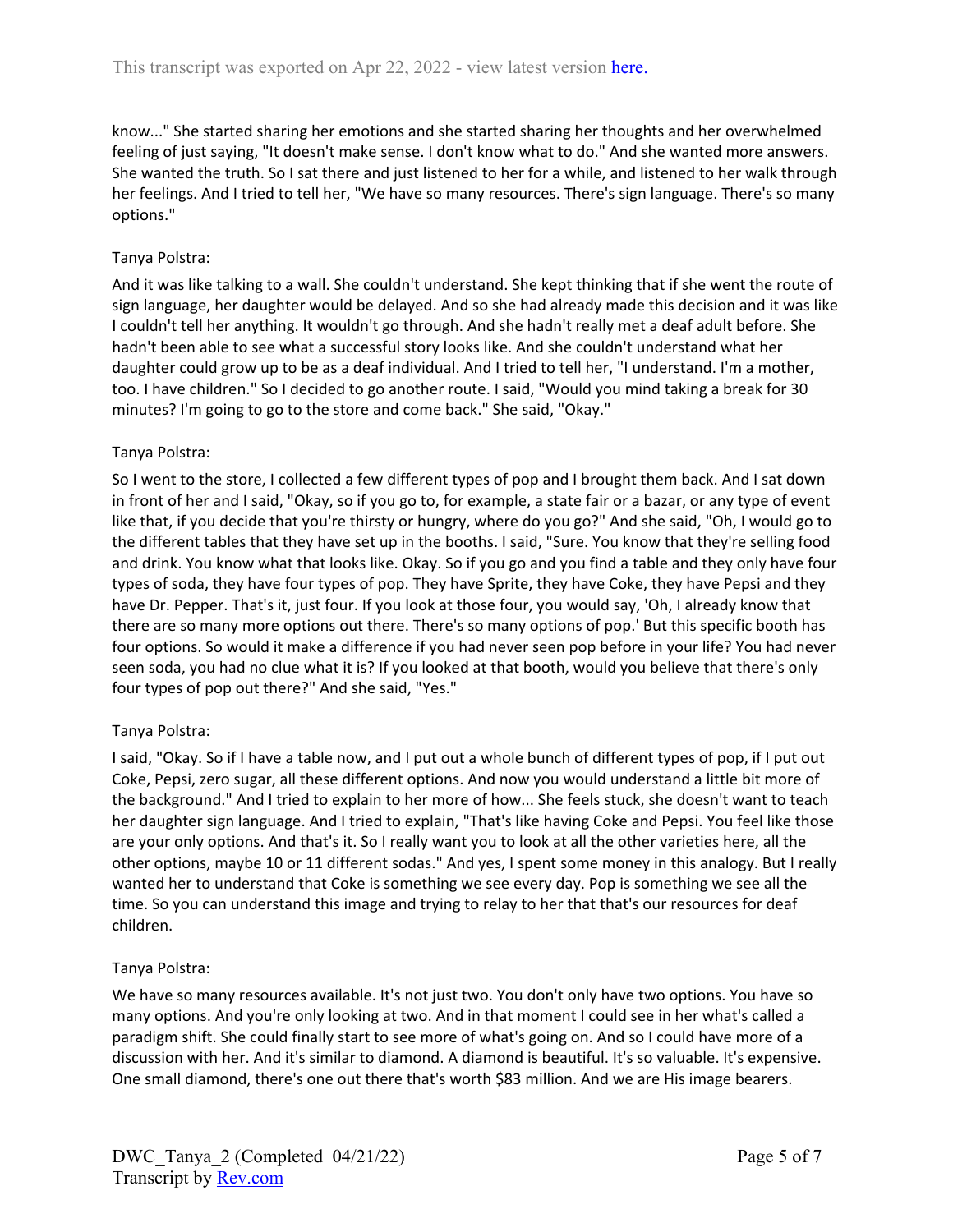There's no price on us. There's no value set on us. We're invaluable. So at that moment, when I was speaking with this mother, talking about a diamond, how do you form a diamond?

### Tanya Polstra:

About a hundred miles under the earth, there's heat and there's intense pressure. And it compresses until finally it burst up out of the earth and that's how diamonds are made. But first the diamond has to go through this intense pressure and heat. It's uncomfortable. It's not pretty. It's a rough process. There's a lot of emotions involved. There's a lot of trying to get out assumptions and go through different options and what it looks like for her daughter to be part of our community.

### Tanya Polstra:

Jesus saw this man. He saw his soul first, not his condition first, not his disability. We need to be the same. And we need to show His image because Jesus is unbreakable. He has made us. That means that we need to show His image and who He is and point others to Him. We have so much to offer. Use your gifts, use your skills, use whatever you can to invest in the community around you. The deaf community has a purpose. We need to include these children who are isolated, these parents who are searching for truth, parents who are still in the process of grief, children who still feel isolated, feel like they're sitting in a classroom and they have to work so hard to understand anything and they're exhausted and they don't know to do.

## Tanya Polstra:

There are so many deaf children who hide their identity, but inside they are hurt and they are traumatized. Even teenagers. A lot of them are trying to find their place. They feel like they have no connection with deaf, no connection with hearing. They feel like they're not good enough and they don't fit in. A lot of them are continuing to deny their identity. A lot of us are continuing to deny identity as image bearers. Instead of saying that we're fine and just talking with our own little group, signing with our own little group and not including others, how far is that going to get us? We need to notice and we need to be brave and be together.

### Tanya Polstra:

God is unbreakable. He created us and He's requiring us to process healing and to process trauma. It starts with heat. It starts with being uncomfortable and pressure and tears and going through trauma and seeing all that has happened. We need to be in relationship with the Lord first so that we can share His love with others, so that we can cherish others who are sick and who need care, and so that we can pay for others' bills, so we can invite people into our home, so that we can care and take care of others.

### Tanya Polstra:

The last point I wanted to make before I wrap up. I'm going to go ahead and read from the notes that I made. Jesus is at work in you. Your life is invaluable. It is so precious and it is unbreakable because the Lord is in you and He loves you and cherishes you. It's just like an artist. We're artwork that people can look at in a museum. You can see the skill of the paint, the brushstrokes, every part of the artwork. It shows the artist. You can look at it on the wall and see the skill, the intense skill of the artist. We are His artwork. Each little brushstroke, each little line, all the color together, that's what makes us. It is so beautiful. The plans that God has for us are to do good works. Just like in Ephesians. It talks about, "We are His workmanship." We are here to do good works. That's what He wants to see until the end.